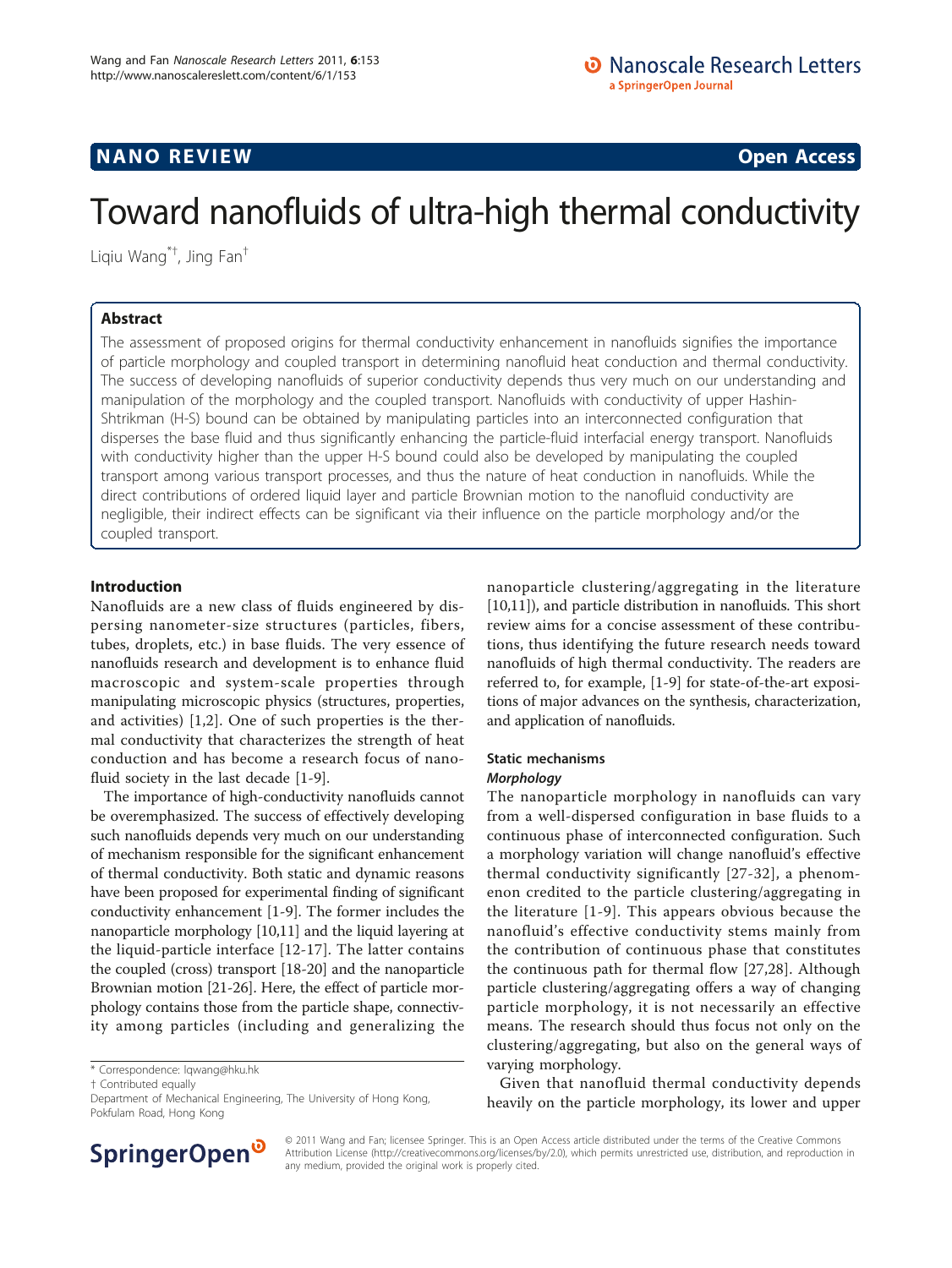bounds can be completely determined by the volume fractions and conductivities of the two phases. These bounds have been well developed based on the classical effective-medium theory and termed as the Hashin-Shtrikman (H-S) bounds [\[33\]](#page-7-0),

$$
k_{\rm e} / k_{\rm f} = 1 + \frac{3\varphi(k_{\rm p} / k_{\rm f} - 1)}{k_{\rm p} / k_{\rm f} + 2 - \varphi(k_{\rm p} / k_{\rm f} - 1)},\tag{1}
$$

$$
k_{\rm e} / k_{\rm f} = k_{\rm p} / k_{\rm f} \left[ 1 - \frac{3(1 - \varphi) (k_{\rm p} / k_{\rm f} - 1)}{3k_{\rm p} / k_{\rm f} - \varphi (k_{\rm p} / k_{\rm f} - 1)} \right].
$$
 (2)

Here  $k_p$ ,  $k_f$ , and  $k_e$  are the conductivities of particle, base fluid, and nanofluid, respectively, and  $\phi$  is the particle volume fraction. For the case of  $k_p/k_f \geq 1$ , Equations (1) and (2) give the lower and the upper bounds for nanofluid effective thermal conductivity, corresponding to the two limiting morphologies where the liquid serves as the continuous phase for the lower bound and the particle disperses the liquid for the upper bound, respectively. When  $k_p/k_f \leq 1$ , their roles are interchanged, so that Equations (1) and (2) provide the upper and the lower bounds, respectively. Therefore, the upper bound always takes a configuration (morphology) where the continuous phase is made of the higher-conductivity material.

The morphology dependence of nanofluid's conductivity has been recently examined in detail by either of the two approaches: the constructal approach [\[1,2,29](#page-7-0)-[32\]](#page-7-0) and the scaling-up by the volume average [[1,2,27,28](#page-7-0)]. Such studies not only confirm the features captured in the H-S bounds but also uncover the microscopic mechanism responsible for the morphology dependence of nanofluid's conductivity. As higher-conductivity particles interconnect each other and disperse the lower-conductivity base fluid into a dispersed phase, the interfacial energy transport between particle and base fluid becomes enhanced significantly such that the nanofluid's conductivity takes its value of upper H-S bound (Fan J and Wang LQ: Heat conduction in nanofluids: structure-property correlation, submitted).

Figures [1](#page-2-0) and [2](#page-3-0) compare the experimental data of nanofluid thermal conductivity [[11](#page-7-0),[20,34-](#page-7-0)[63\]](#page-8-0) with the H-S bounds [\[33](#page-7-0)]. For a concise comparison in Figure [1](#page-2-0), the H-S bounds (Equations 1 and 2) are rewritten in the form of

$$
\gamma = 2,\tag{3}
$$

and

$$
y = 2\frac{k_{\rm p}}{k_{\rm f}}\,,\tag{4}
$$

where

$$
\gamma = -\frac{(k_{\rm p} / k_{\rm f}) (k_{\rm e} / k_{\rm f} - 1) - \varphi (k_{\rm p} / k_{\rm f} - 1) (k_{\rm e} / k_{\rm f})}{(k_{\rm e} / k_{\rm f} - 1) - \varphi (k_{\rm p} / k_{\rm f} - 1)}.
$$
 (5)

As  $k_p/k_f$  moves away from the unity along both directions, the separation between the upper and lower H-S bounds becomes pronounced (Figures [1](#page-2-0) and [2\)](#page-3-0) so that the room for manipulating nanofluid conductivity via changing the particle morphology becomes more spacious. The H-S bounds are respected by some nanofluids for which their thermal conductivity is strongly dependent on particle morphology, such as whether nanoparticles stay well-dispersed in the base fluid, form aggregates, or assume a configuration of continuous phase that disperses the fluid into a dispersed phase (Figure [1](#page-2-0)). There are thermal conductivity data that fall outside the H-S bounds (Figures [1](#page-2-0) and [2\)](#page-3-0).

#### Ordered liquid layer

Both experimental and theoretical evidences have been reported of the presence of ordered liquid layer near a solid surface by which the atomic structure of the liquid layer is significantly more ordered than that of bulk liquid [[64-67](#page-8-0)]. For example, two layers of icelike structures are experimentally observed to be strongly bounded to the crystal surface on a crystal-water interface, followed by two diffusive layers with less significant ordering [[65\]](#page-8-0). Three ordered water layers have also been observed numerically on the Pt (111) surface [[64\]](#page-8-0).

The study is very limited regarding why and how these ordered liquid layers are formed. There is also a lack of detailed examination of properties of these layers, such as their thermal conductivity and thickness. Since ordered crystalline solids have normally much higher thermal conductivity than liquids, the thermal conductivity of such liquid layers is believed to be better than that of bulk liquid. The thickness  $h$  of such liquid layers around the solid surface can be estimated by [[17\]](#page-7-0)

$$
h = \frac{1}{\sqrt{3}} \left( \frac{4M_f}{\rho_f N_a} \right)^{1/3},\tag{6}
$$

where  $N_a$  is the Avogadro's number, and  $\rho_f$  and  $M_f$  are the density and the molecular weight of base fluids, respectively. The liquid layer thickness is thus 0.28 nm for water-based nanofluids, which agrees with that from experiments and molecular dynamic simulation on the order of magnitude.

The presence of liquid layers could thus upgrade the nanofluid effective thermal conductivity via augmenting the particle effective volume fraction. For an estimation of an upper limit for this effect, assume that the thickness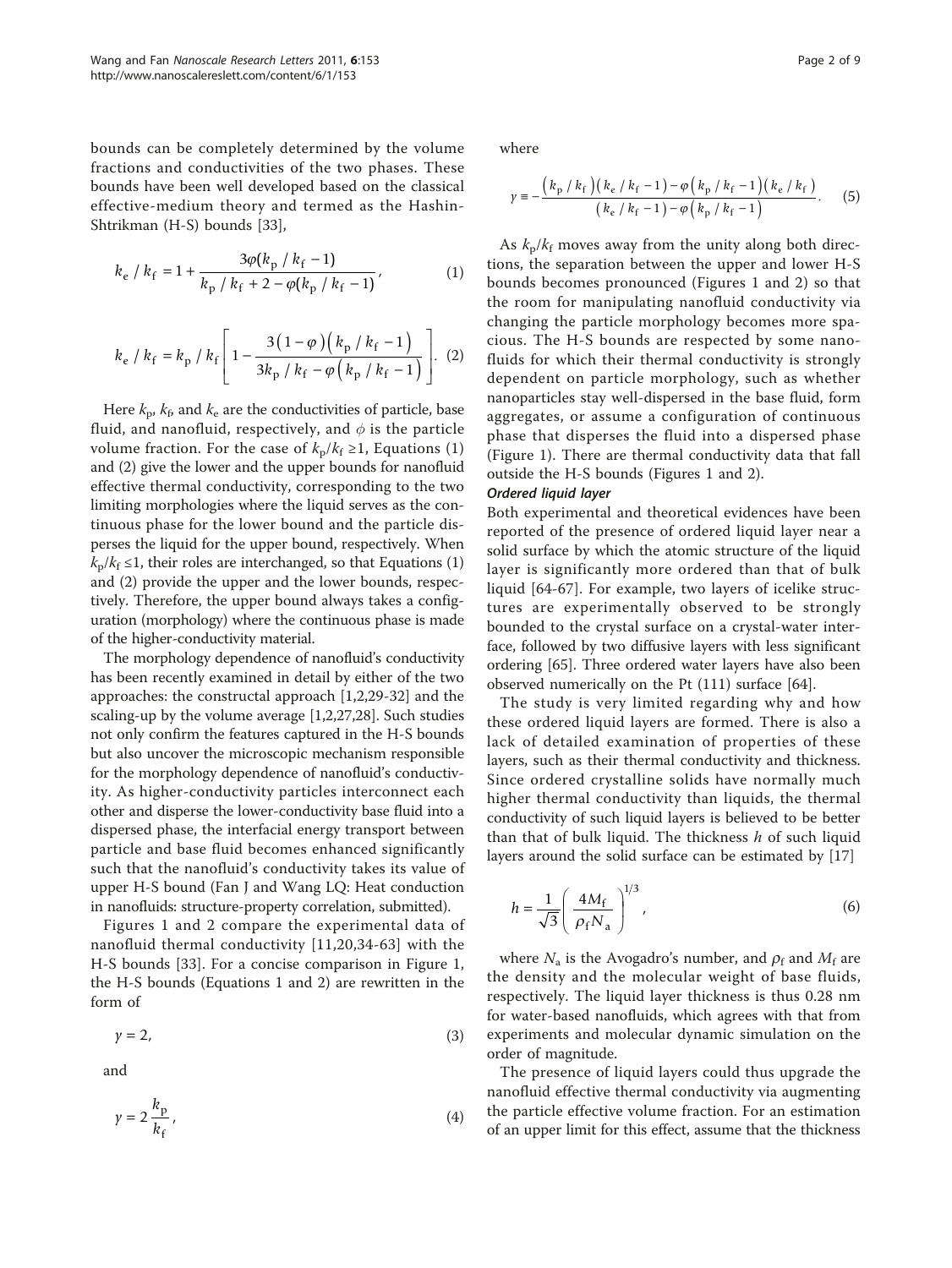<span id="page-2-0"></span>

and the conductivity of the liquid layer are 0.5 nm and the same as that of the solid particle, respectively. For spherical particles of diameter  $d_p$ , Equation (1) offers the conductivity ratio with and without this effect:

$$
\frac{(k_e)_{\text{with}}}{(k_e)_{\text{without}}} = \frac{1 + 2\eta\varphi \left(1 + 2h/d_p\right)^3}{1 - \eta\varphi \left(1 + 2h/d_p\right)^3} \times \frac{1 - \eta\varphi}{1 + 2\eta\varphi}.
$$
 (7)

where  $\eta = (k_p - k_f)/(k_p + 2k_f)$ . The variation of  $(k_e)_{with}$  $(k_e)_{\text{without}}$  with  $\eta \phi$  and  $d_p/2h$  is illustrated in Figure [3](#page-4-0), showing that the liquid-layering effect is important only when  $\eta \phi$  is large and  $d_p/2h$  is small. This is normally not the case for practical nanofluids. For Cu-in-water nanofluids (η ≈ 1), for example,  $(k_e)_{with}/(k_e)_{without}$  ≈ 1.005 with  $\phi = 0.5\%$  and  $d_p = 10$  nm.

Although the liquid layers offer insignificant conductivity enhancement through augmenting the particle volume fraction, their presence do facilitate the formation of particle network by relaxing the requirement of particle physical contact with each other (Figure [4\)](#page-5-0). This will promote the formation of interconnected particle morphology, and thus upgrade the nanofluid thermal conductivity toward its upper bound through the morphology effect.

# Dynamic mechanisms Coupled transport

In a nanofluid system, normally, there are two or more transport processes that occur simultaneously. Examples are the heat conduction in dispersed phase, heat conduction in continuous phase, mass transport, and chemical reactions either among the nanoparticles or between the nanoparticles and the base fluid. These processes may couple (interfere) and cause new induced effects of flows occurring without or against its primary thermodynamic driving force, which may be a gradient of temperature, or chemical potential, or reaction affinity. Two classical examples of coupled transport are the Soret effect (also known as thermodiffusion or thermophoresis) in which directed motion of particles or macromolecules is driven by thermal gradient and the Dufour effect that is an induced heat flow caused by the concentration gradient.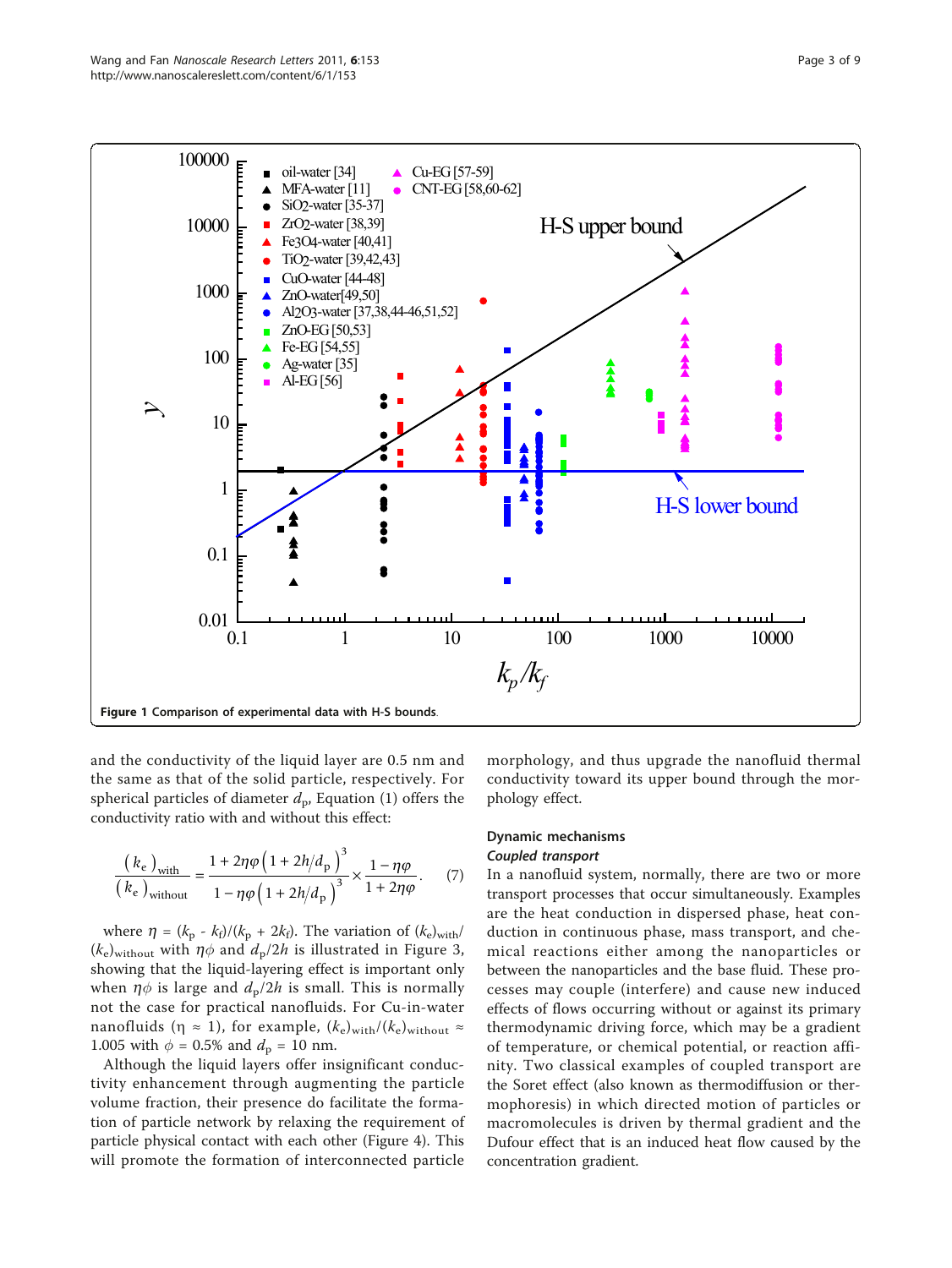<span id="page-3-0"></span>

While the coupled transport is well recognized to be very important in thermodynamics [[68\]](#page-8-0), it has not been well appreciated yet in the nanofluid society. The first attempts of examining the effect of coupled transport on nanofluid heat conduction have been recently made in some studies [[1](#page-7-0),[2,9,18\]](#page-7-0), which are briefly outlined here. With the coupling between the heat conduction in the fluid and particle phases denoted by  $\beta$  and  $\sigma$ -phases, respectively, the temperature  $T$  obeys the following energy equations [\[1,2](#page-7-0)]

$$
\gamma_{\beta} \frac{\partial T_{\beta}}{\partial t} = k_{\beta\beta} \Delta T_{\beta} + k_{\beta\sigma} \Delta T_{\sigma} + ha_{\upsilon} \left( T_{\sigma} - T_{\beta} \right) \tag{8}
$$

and

$$
\gamma_{\sigma} \frac{\partial T_{\sigma}}{\partial t} = k_{\sigma\sigma} \Delta T_{\sigma} + k_{\sigma\beta} \Delta T_{\beta} - ha_{\upsilon} \left( T_{\sigma} - T_{\beta} \right) \tag{9}
$$

where T is the temperature; subscripts  $\beta$  and  $\sigma$  refer to the  $\beta$  and  $\sigma$ -phases, respectively.  $\gamma_{\beta} = (1 - \phi)(\rho c)_{\beta}$ and  $\gamma_{\sigma} =$  $\phi(\rho c)_{\sigma}$  are the effective thermal capacities of  $\beta$  and  $\sigma$ -phases, respectively, with  $\rho$  and c as the density and the specific heat.  $\phi$  is the volume fraction of the  $\sigma$ -phase. h and  $a<sub>v</sub>$  come from modeling of the interfacial flux and are the film heat transfer coefficient and the interfacial area per unit volume, respectively.  $k_{\beta\beta}$  and  $k_{\sigma\sigma}$  are the effective thermal conductivities of the  $\beta$  and  $\sigma$ -phases, respectively;  $k_{\beta\sigma}$  and  $k_{\sigma\beta}$  are the coupling (cross) effective thermal conductivities between the two phases.

Rewriting Equations (8) and (9) in their operator form, we obtain

$$
\begin{bmatrix}\n\gamma_{\beta} \frac{\partial}{\partial t} - k_{\beta \beta} \Delta + h & -k_{\beta \sigma} \Delta - ha_{\upsilon} \\
-k_{\sigma \beta} \Delta - ha_{\upsilon} & \gamma_{\sigma} \frac{\partial}{\partial t} - k_{\sigma \sigma} \Delta + ha_{\upsilon}\n\end{bmatrix}\n\begin{bmatrix}\nT_{\beta} \\
T_{\sigma}\n\end{bmatrix} = 0 \tag{10}
$$

An uncoupled form can then be obtained by evaluating the operator determinant such that

$$
\left[ \left( \gamma_{\beta} \frac{\partial}{\partial t} - k_{\beta \beta} \Delta + h a_{\upsilon} \right) \left( \gamma_{\sigma} \frac{\partial}{\partial t} - k_{\sigma \sigma} \Delta + h a_{\upsilon} \right) - \left( k_{\beta \sigma} \Delta - h a_{\upsilon} \right)^{2} \right] \langle T_{i} \rangle^{i} = 0 \qquad (11)
$$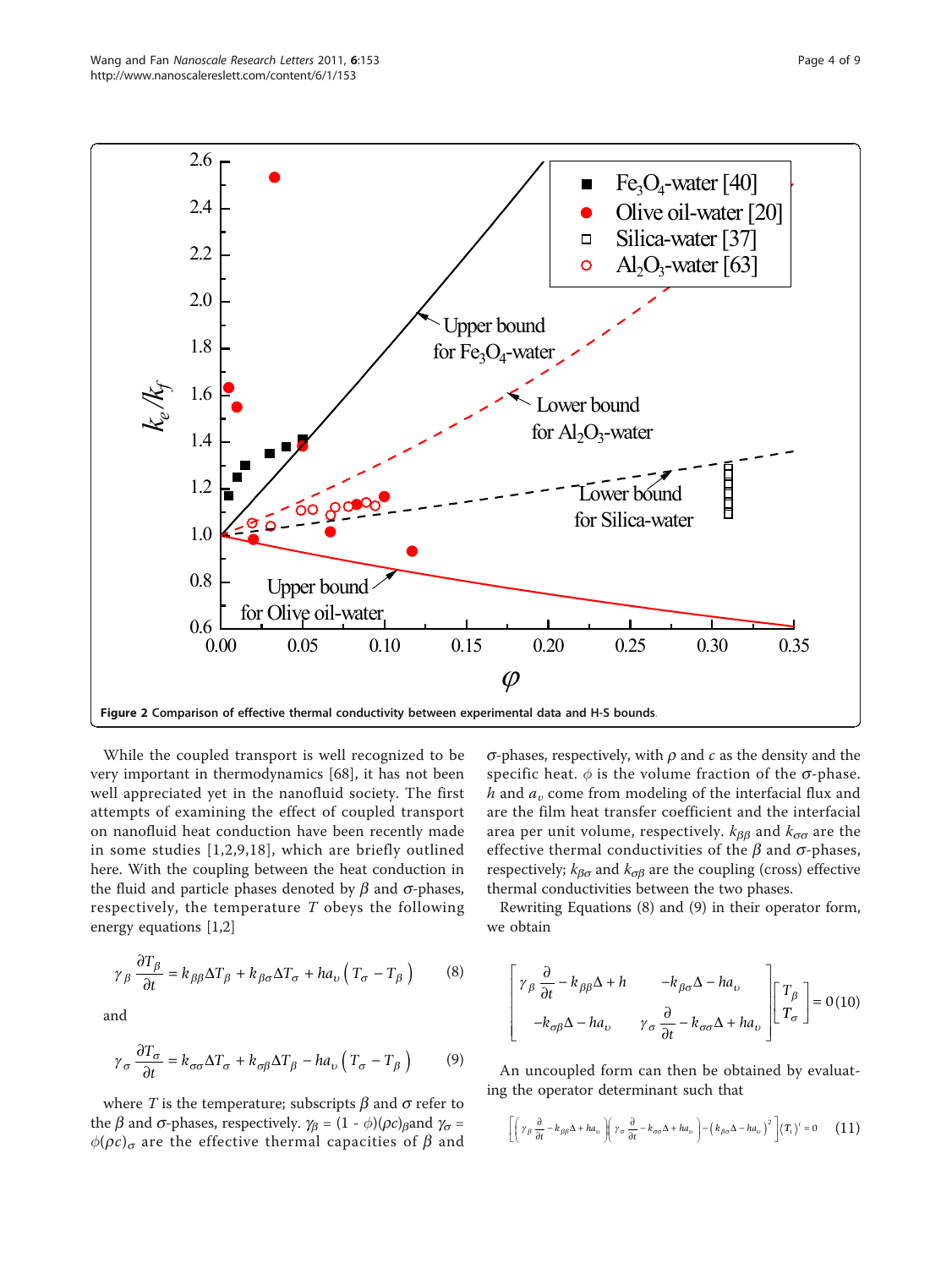<span id="page-4-0"></span>

where the index *i* can take  $\beta$  or  $\sigma$ . Its explicit form reads, after dividing by  $ha<sub>v</sub>(\gamma<sub>β</sub> + \gamma<sub>σ</sub>)$ 

$$
\frac{\partial T_i}{\partial t} + \tau_q \frac{\partial^2 T_i}{\partial t^2} = \alpha \Delta T_i + \alpha \tau_T \frac{\partial}{\partial t} (\Delta T_i) + \frac{\alpha}{k} \left[ F(\mathbf{r}, t) + \tau_q \frac{\partial F(\mathbf{r}, t)}{\partial t} \right] \tag{12}
$$

where

$$
\tau_q = \frac{\gamma_\beta \gamma_\sigma}{h a_\upsilon (\gamma_\beta + \gamma_\sigma)}, \ \tau_T = \frac{\gamma_\beta k_{\sigma\sigma} + \gamma_\sigma k_{\beta\beta}}{h a_\upsilon (k_{\beta\beta} + k_{\sigma\sigma} + k_{\beta\sigma} + k_{\sigma\beta})},
$$
\n
$$
k = k_{\beta\beta} + k_{\sigma\sigma} + k_{\beta\sigma} + k_{\sigma\beta}, \ \alpha = \frac{k_{\beta\beta} + k_{\sigma\sigma} + k_{\beta\sigma} + k_{\sigma\beta}}{\gamma_\beta + \gamma_\sigma}, \ \ (13)
$$
\n
$$
F(\mathbf{r}, t) + \tau_q \frac{\partial F(\mathbf{r}, t)}{\partial t} = \frac{k_{\beta\sigma} k_{\sigma\beta} - k_{\beta\beta} k_{\sigma\sigma}}{h a_\upsilon} \Delta^2 T_i.
$$

Equation (12) is not a classical heat-conduction equation, but can be regarded as a dual-phase-lagging (DPL) heatconduction equation with  $((k_{\beta\sigma}\overline{k_{\sigma\beta}} - k_{\beta\beta}\overline{k_{\sigma\sigma}})/(h\alpha_v))\Delta^2 T_i$  as the DPL source-related term  $F(\mathbf{r}, t) + \tau_q \frac{\partial F(\mathbf{r}, t)}{\partial t}$  and with  $\tau_q$  and  $\tau_T$  as the phase lags of the heat flux and the tem-perature gradient, respectively [\[2,18,](#page-7-0)[69](#page-8-0)]. Here,  $F(\mathbf{r},t)$  is the volumetric heat source.  $k$ ,  $\rho c$ , and  $\alpha$  are the effective thermal conductivity, capacity and diffusivity of nanofluids, respectively.

The computations of  $k_{\beta\beta}$ ,  $k_{\sigma\sigma}$ ,  $k_{\beta\sigma}$ , and  $k_{\sigma\beta}$  are available in [[27](#page-7-0),[28\]](#page-7-0) for some typical nanofluids. The coupled-transport contribution to the nanofluid thermal conductivity, the term  $(k_{\beta\sigma} + k_{\sigma\beta})$ , can be as high as 10% of the of the overall thermal conductivity [[27](#page-7-0),[28\]](#page-7-0). The more striking effect of the coupled transport on nanofluid heat conduction can be found by considering

$$
\frac{\tau_T}{\tau_q} = 1 + \frac{\gamma_\beta^2 k_{\sigma\sigma} + \gamma_\sigma^2 k_{\beta\beta} - 2\gamma_\beta \gamma_\sigma k_{\beta\sigma}}{\gamma_\beta \gamma_\sigma (k_{\beta\beta} + k_{\sigma\sigma} + k_{\beta\sigma} + k_{\sigma\beta})},
$$
(14)

which is smaller than 1 when

$$
\gamma_{\beta}^{2}k_{\sigma\sigma}+\gamma_{\sigma}^{2}k_{\beta\beta}-2\gamma_{\beta}\gamma_{\sigma}k_{\beta\sigma}=\left(\gamma_{\beta}\sqrt{k_{\sigma\sigma}}-\gamma_{\sigma}\sqrt{k_{\beta\beta}}\,\right)^{2}+2\gamma_{\beta}\gamma_{\sigma}(\sqrt{k_{\beta\beta}k_{\sigma\sigma}}-k_{\beta\sigma})<0.\,\left(15\right)
$$

Therefore, by the condition for the existence of thermal waves that requires  $\tau_T/\tau_q$ <1 [[18,](#page-7-0)[70](#page-8-0)], thermal waves may be present in nanofluid heat conduction.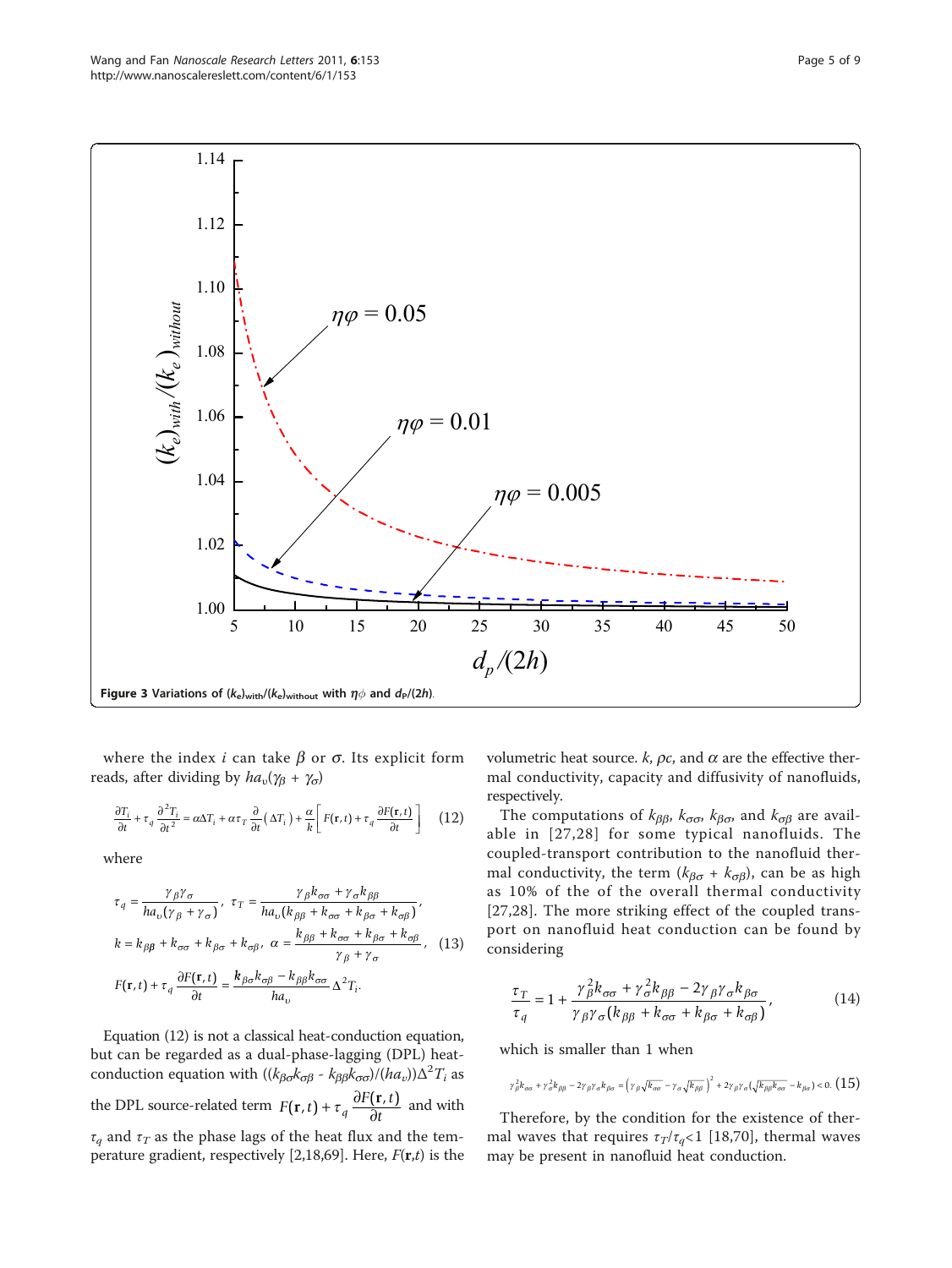<span id="page-5-0"></span>

Note also that, for heat conduction in nanofluids, there is a time-dependent source term  $F(\mathbf{r},t)$  in the DPL heat conduction (Equations (12) and (13)). Therefore, the resonance can also occur. When  $k_{\beta\sigma} = k_{\sigma\beta} = 0$  so that  $\tau_T/\tau_q$  is always larger than 1, thermal waves and resonance would not appear. Therefore, the coupled transport could change the nature of heat conduction in nanofluids from a diffusion process to a wave process, thus having a significant effect on nanofluid heat conduction.

Therefore, the cross coupling between the heat conduction in the fluid and particle manifests itself as thermal waves at the macroscale. Depending on factors such as material properties of nanoparticles and base fluids, nanoparticles' geometrical structure and their distribution in the base fluids, and interfacial properties and dynamic processes on particle-fluid interfaces, the crosscoupling-induced thermal waves may either enhance or counteract with the molecular-dynamics-driven heat diffusion. Consequently, the heat conduction may be enhanced or weakened by the presence of nanoparticles. This explains the thermal conductivity data that fall outside the H-S bounds (Figures [1](#page-2-0) and [2](#page-3-0)).

If the coupled transport between heat conduction and particle diffusion is considered, then the temperature T and particle volume fraction  $\phi$  satisfy the following equations of energy and mass conservation:

$$
\gamma_{\beta} \frac{\partial T_{\beta}}{\partial t} = k_{\beta\beta} \Delta T_{\beta} + k_{\beta\sigma} \Delta T_{\sigma} + \rho_{\sigma} k_{\beta\mathrm{m}} \Delta \varphi + h a_{\upsilon} \left( T_{\sigma} - T_{\beta} \right), \quad (16)
$$

$$
\gamma_{\sigma} \frac{\partial T_{\sigma}}{\partial t} = k_{\sigma\sigma} \Delta T_{\sigma} + k_{\sigma\beta} \Delta T_{\beta} + \rho_{\sigma} k_{\sigma m} \Delta \varphi - ha_{\upsilon} \left( T_{\sigma} - T_{\beta} \right), \quad (17)
$$

and

$$
\rho_{\sigma} \frac{\partial \varphi}{\partial t} = \rho_{\sigma} D_{\sigma \sigma} \Delta \varphi + D_{\rm m} \beta \Delta T_{\beta} + D_{m \sigma} \Delta T_{\sigma} + D_{\rm mT} \left( T_{\beta} - T_{\sigma} \right), \quad (18)
$$

where subscripts m and T stand for mass transport and thermal transport, respectively.  $D_{\sigma\sigma}$  is the effective diffusion coefficient for nanoparticles.  $k_{\beta m}$ ,  $k_{\sigma m}$ ,  $D_{m\beta}$ ,  $D_{m\sigma}$ , and  $D_{mT}$ are five transport coefficients for coupled heat and mass transport. By following a similar procedure as that of developing Equation (12), an uncoupled form with  $u$  ( $T_{\beta}$ ,  $T_{\sigma}$ , or  $\phi$ ) as the sole unknown variable is obtained,

$$
\frac{\partial(\Delta u)}{\partial t} + \tau_q \frac{\partial^2(\Delta u)}{\partial t^2} = \alpha \Delta(\Delta u) + \alpha \tau_T \frac{\partial}{\partial t} (\Delta(\Delta u)) + \frac{\alpha}{k} \left[ F(\mathbf{r}, t) + \tau_q \frac{\partial F(\mathbf{r}, t)}{\partial t} \right] \tag{19}
$$

where

$$
\tau_q = \frac{\gamma_\beta k_{\sigma\sigma} + \gamma_\sigma k_{\beta\beta} + \gamma_\beta \gamma_\sigma D_{\sigma\sigma}}{D_{\rm mT} \left(\gamma_\sigma k_{\beta\rm m} - \gamma_\beta k_{\sigma\rm m}\right) + h a_\upsilon \left(k_{\beta\beta} + k_{\beta\sigma} + k_{\sigma\sigma} + k_{\sigma\sigma}\right) + h a_\upsilon D_{\sigma\sigma} \left(\gamma_\beta + \gamma_\sigma\right)}.
$$
 (20)

$$
k = \frac{\gamma_B + \gamma_\sigma}{D_{\text{mT}} \left(\gamma_\sigma k_{\beta \text{m}} - \gamma_\beta k_{\sigma \text{m}}\right) + ha_\omega \left(k_{\beta \beta} + k_{\beta \sigma} + k_{\sigma \beta} k_{\sigma \sigma}\right) + ha_\omega D_{\infty} \left(\gamma_\beta + \gamma_\sigma\right)}
$$
  

$$
\times \left\{ k_{\beta \text{m}} \left[ D_{\text{mT}} \left(k_{\sigma \beta} + k_{\sigma \sigma}\right) - ha_\omega \left(D_{\text{m}\beta} + D_{\text{mT}}\right) \right] - k_{\sigma \text{m}} \left[ D_{\text{mT}} \left(k_{\beta \beta} + k_{\beta \sigma}\right) + ha_\omega \left(D_{\text{m}\sigma} + D_{\text{m}\beta}\right) \right] \right\} \qquad (21)
$$
  

$$
\times \frac{ha_\omega D_{\infty} \left(\gamma_\beta + \gamma_\sigma\right) \left(k_{\beta \beta} + k_{\beta \sigma} + k_{\sigma \beta} + k_{\sigma \sigma}\right)}{\sum_{\text{mT}} \left(\gamma_\sigma k_{\beta \text{m}} - \gamma_\beta k_{\sigma \text{m}}\right) + ha_\omega \left(k_{\beta \beta} + k_{\beta \sigma} + k_{\sigma \beta} k_{\sigma \sigma}\right) + ha_\omega D_{\infty} \left(\gamma_\beta + \gamma_\sigma\right)}
$$

$$
\alpha = \frac{k}{\gamma_{\beta} + \gamma_{\sigma}}\tag{22}
$$

$$
\begin{array}{l} \frac{1}{\tau_{\tau}}=\frac{k_{\beta m}\left[D_{m\tau}\left(k_{\beta\beta}+k_{\sigma\sigma}\right)-hu_{\nu}\left(D_{m\beta}+D_{m\tau}\right)\right]-k_{\sigma m}\left[D_{m\tau}\left(k_{\beta\beta}+k_{\beta\sigma}\right)+ha_{\nu}\left(D_{m\sigma}+D_{m\beta}\right)\right]}{D_{\sigma\sigma}\left(\gamma_{\beta}k_{\sigma\sigma}-\gamma_{\sigma}k_{\beta\beta}\right)+k_{\beta\beta}k_{\sigma\sigma}-k_{\beta\sigma}k_{\sigma\beta}-\gamma_{\sigma}k_{\beta m}D_{m\beta}-\gamma_{\beta}k_{\sigma m}D_{m\sigma}}\right)}{\mu a_{\nu}D_{\sigma\sigma}\left(k_{\beta\beta}+k_{\beta\sigma}+k_{\sigma\beta}+k_{\sigma\beta}-\gamma_{\sigma}k_{\beta m}D_{m\beta}-\gamma_{\beta}k_{\sigma m}D_{m\sigma}}\right)} \end{array}\tag{23}
$$

$$
F(\mathbf{r},t) + \tau_{q} \frac{\partial F(\mathbf{r},t)}{\partial t} =
$$
\n
$$
\frac{h a_{\upsilon} (\gamma_{\beta} + \gamma_{\sigma})^{2}}{D_{\text{mT}} (\gamma_{\sigma} k_{\beta m} - \gamma_{\beta} k_{\sigma m}) + h a_{\upsilon} (k_{\beta \beta} + k_{\beta \sigma} + k_{\sigma \beta} + h a_{\upsilon} D_{\sigma \sigma} (\gamma_{\beta} + \gamma_{\sigma})} \frac{\partial^{2} u}{\partial t^{2}}
$$
\n
$$
+ \frac{\gamma_{\beta} \gamma_{\sigma} (\gamma_{\beta} + \gamma_{\sigma})}{D_{\text{mT}} (\gamma_{\sigma} k_{\beta m} - \gamma_{\beta} k_{\sigma m}) + h a_{\upsilon} (k_{\beta \beta} + k_{\beta \sigma} + k_{\sigma \beta} + h a_{\upsilon} D_{\sigma \sigma} (\gamma_{\beta} + \gamma_{\sigma})} \frac{\partial^{3} u}{\partial t^{3}}
$$
\n
$$
+ \frac{(\gamma_{\beta} + \gamma_{\sigma}) \Big[ k_{\beta m} (k_{\sigma \sigma} D_{m \beta} - k_{\sigma \beta} D_{m \sigma}) + k_{\sigma m} (k_{\beta \beta} D_{m \sigma} - k_{\beta \sigma} D_{m \beta}) \Big]}{D_{\text{mT}} (\gamma_{\sigma} k_{\beta m} - \gamma_{\beta} k_{\sigma m}) + h a_{\upsilon} (k_{\beta \beta} + k_{\beta \sigma} + k_{\sigma \beta} + h a_{\upsilon} D_{\sigma \sigma} (\gamma_{\beta} + \gamma_{\sigma})} \Delta^{3} u
$$
\n
$$
- \frac{D_{\sigma \sigma} (\gamma_{\beta} + \gamma_{\sigma}) (k_{\beta \beta} k_{\sigma \sigma} - k_{\beta \sigma} k_{\sigma \beta})}{D_{\text{mT}} (\gamma_{\sigma} k_{\beta m} - \gamma_{\beta} k_{\sigma m}) + h a_{\upsilon} (k_{\beta \beta} + k_{\beta \sigma} + k_{\sigma \sigma} + h a_{\upsilon} D_{\sigma \sigma} (\gamma_{\beta} + \gamma_{\sigma})} \Delta^{3} u
$$

This can be regarded as a DPL heat-conduction equation regarding  $\Delta u$  with  $\tau_{\varphi}$   $\tau_T$ , and  $F(\mathbf{r}, t) + \tau_{\varphi} \frac{\partial F(\mathbf{r}, t)}{\partial t}$  as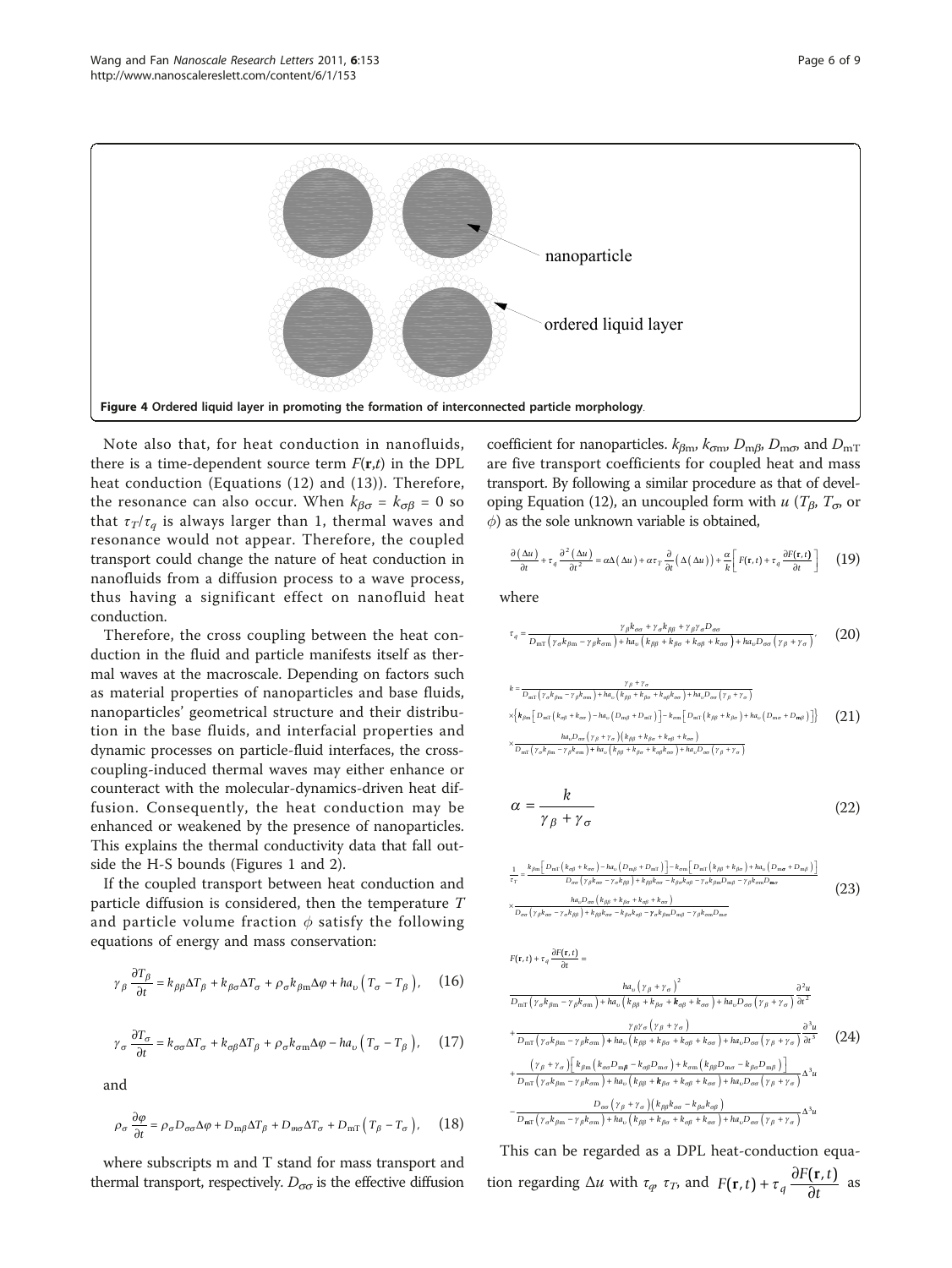the phase lags of the heat flux and the temperature gradient, and the source-related term, respectively. Therefore, the coupled heat and mass transport is capable of varying not only thermal conductivity from that in Equation (13) to the one in Equation (21) but also the nature of heat conduction from that in Equation (12) to the one in Equation (19). As practical nanofluid system always involves many transport processes simultaneously, the coupled transport could play a significant role. For assessing its effect and understanding heat conduction in nanofluids, future research is in great demand on coupling (cross) transport coefficients that are derivable by approaches like the up-scaling with closures [[2,27](#page-7-0),[28\]](#page-7-0), the kinetic theory [[71,72](#page-8-0)], the timecorrelation functions [\[73,74\]](#page-8-0), and the experiments based on phenomenological flux relations [[68](#page-8-0)]. While the uncoupled form of conservation equations, such as Equations (12) and (19), is very useful for examining nature of heat transport, its coupled form, such as Equations  $(8)$ ,  $(9)$ ,  $(16)-(18)$ , is normally more readily to be resolved for the temperature or concentration fields after all the transport coefficients are available.

## Brownian motion

In nanofluids, nanoparticles randomly move through liquid and possibly collide. Such a Brownian motion was thus proposed to be one of the possible origins for thermal conductivity enhancement because (i) it enables direct particle-particle transport of heat from one to another, and (ii) it induces surrounding fluid flow and thus so-called microconvection. The ratio of the former contribution to the thermal conductivity  $(k_{BD})$  to the base fluid conductivity  $(k_f)$  is estimated based on the kinetic theory [[75](#page-8-0)],

$$
\frac{k_{\rm BD}}{k_{\rm f}} = \frac{(\rho c)_{\rm p} \varphi k_{\rm B}T}{3\pi\mu d_{\rm p}k_{\rm f}}
$$
\n(25)

where subscripts p and BD stand for the nanoparticle and the Brownian diffusion, respectively;  $k_B$  is the Boltzmann's constant (1.38065  $\times$  10<sup>-23</sup>J/K); and  $\mu$  is the fluid viscosity. The kinetic theory also gives an upper limit for the ratio of the latter's contribution to the thermal conductivity ( $k_{BC}$ ) to the base fluid conductivity ( $k_f$ ) [[76](#page-8-0)],

$$
\frac{k_{\rm BC}}{k_{\rm f}} = \frac{k_{\rm B}T}{3\pi\mu d_{\rm p}\alpha_{\rm f}}\tag{26}
$$

where subscript BC refers to the Brownian-motioninduced convection, and  $\alpha_f$  is the thermal diffusivity of the base fluid.

Consider a 1% volume fraction of  $d_p = 10$  nm copper nanoparticle in water suspension at  $T = 300$  K.  $(\rho c)_P =$ 8900 kg/m<sup>3</sup> × 0.386 kJ/(kg K) = 3435.4 kJ/(m<sup>3</sup> K),  $\mu = 0.798 \times 10^{-3}$ kg/(ms),  $k_f = 0.615$  W/(mK), and  $\alpha_f =$ 

 $1.478 \times 10^{-7}$  m<sup>2</sup>/s. These yield  $k_{\rm BD}/k_{\rm f} = 3.076 \times 10^{-6}$  and  $k_{\text{BC}}/k_f = 3.726 \times 10^{-4}$ . Therefore, both contributions are negligibly small.

Although the direct contribution of particle Brownian motion to the nanofluid conductivity is negligible, its indirect effect could be significant because it plays an important role in processes of particle aggregating and coupled transport.

# Concluding remarks

Under the specified volume fractions and thermal conductivities of the two phases in the colloidal state, the interfacial energy transport between the two phases favors a configuration in which the higher-conductivity phase forms a continuous path for thermal flow and disperses the lower-conductivity phase. The effective thermal conductivity is thus bounded by those corresponding to the two limiting morphologies: the well-dispersed configuration of the higher-conductivity phase in the lowerconductivity phase and the well-dispersed configuration of the lower-conductivity phase in the higher-conductivity phase, corresponding to the lower and the upper bounds of thermal conductivity, respectively. Without considering the effect of interfacial resistance and cross coupling among various transport processes, the classical effective-medium theory gives these bounds known as the H-S bounds. A wide separation of these two bounds offers spacious room of manipulating nanofluid thermal conductivity via the morphology effect.

In a nanofluid system, there are normally two or more transport processes that occur simultaneously. The cross coupling among these processes causes new induced effects of flows occurring without or against its primary thermodynamic driving force and is capable of changing the nature of heat conduction via inducing thermal waves and resonance. Depending on the microscale physics (factors like material properties of nanoparticles and base fluids, nanoparticles' morphology in the base fluids, and interfacial properties and dynamic processes on particle-fluid interfaces), the heat diffusion and thermal waves may either enhance or counteract each other. Consequently, the heat conduction may be enhanced or weakened by the presence of nanoparticles.

The direct contributions of ordered liquid layer and particle Brownian motion to the nanofluid conductivity are negligible. Their influence on the particle morphology and/or the coupled transport could, however, offer a strong indirect effect to the nanofluid conductivity.

Therefore, nanofluids with conductivity of upper H-S bound can be obtained by manipulating particles into an interconnected configuration that disperses the base fluid, and thus significantly enhancing the particle-fluid interfacial energy transport. Nanofluids with conductivity higher than the upper H-S bound could also be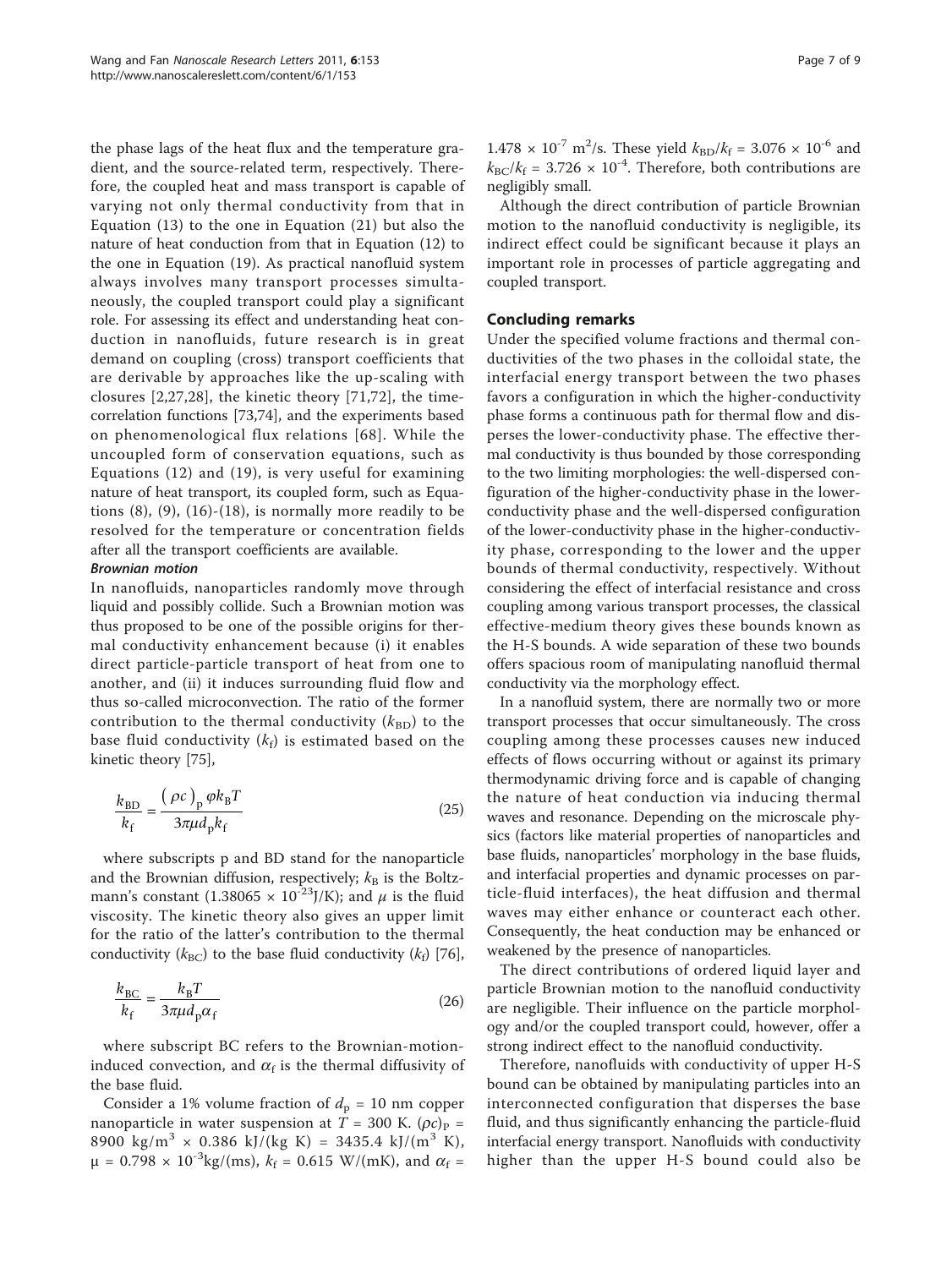#### <span id="page-7-0"></span>Abbreviations

DPL: dual-phase-lagging; H-S: Hashin-Shtrikman.

#### Acknowledgements

The financial support from the Research Grants Council of Hong Kong (GRF718009 and GRF717508) is gratefully acknowledged.

#### Authors' contributions

Both authors contributed equally.

#### Competing interests

The authors declare that they have no competing interests.

#### Received: 6 December 2010 Accepted: 18 February 2011 Published: 18 February 2011

#### References

- 1. Wang LQ, Fan J: [Nanofluids Research: Key Issues.](http://www.ncbi.nlm.nih.gov/pubmed/20676214?dopt=Abstract) Nanoscale Res Lett 2010, 5:1241.
- 2. Wang LQ, Quintard M: Nanofluids of the future. Advances in Transport Phenomena New York: Springer; 2009, 179, 2009.
- 3. Choi SUS, Zhang ZG, Keblinski P: Nanofluids. In Encyclopedia of Nanoscience and Nanotechnology. Edited by: Nalwa HS. New York: American Scientific Publishers; 2004:757.
- 4. Peterson GP, Li CH: Heat and mass transfer in fluids with nanoparticle suspensions. Adv Heat Transfer 2006, 39:257.
- 5. Das CH, Choi SUS, Yu W, Pradeep T: Nanofluids: Science and Technology Hoboken, NJ: John Wiley & Sons, Inc; 2008.
- 6. Sobhan CB, Peterson GP: Microscale and Nanoscale Heat Transfer: Fundamentals and Engineering Applications Boca Raton: CRC Press; 2008.
- 7. Choi SUS: Nanofluids: from vision to reality through research. ASME J Heat Transfer 2009, 131:033106.
- 8. Fan J, Wang LQ: Review of heat conduction in nanofluids. ASME J Heat Transfer 2011, 133:040801.
- 9. Wang LQ, Wei XH: Heat conduction in nanofluids. In Handbook of Nanophysics: Nanoparticles and Quantum Dots. Volume Chapter 33. Edited by: Sattler K. Taylor 2010:33-1.
- 10. Prasher R, Phelan PE, Bhattacharya P: [Effect of aggregation kinetics on the](http://www.ncbi.nlm.nih.gov/pubmed/16834444?dopt=Abstract) [thermal conductivity of nanoscale colloidal solutions \(Nanofluids\).](http://www.ncbi.nlm.nih.gov/pubmed/16834444?dopt=Abstract) Nano Lett 2006, 6:1529.
- 11. Rusconi R, Rodari E, Piazza R: Optical measurements of the thermal properties of nanofluids. Appl Phys Lett 2006, 89:261916.
- 12. Yu W, Choi SUS: The role of interfacial layers in the enhanced thermal conductivity of nanofluids: A renovated Hamilton-Crosser model. J Nanopart Res 2004, 6:355.
- 13. Xue L, Keblinski P, Phillpot SR, Choi SUS, Eastman JA: Effect of liquid layering at the liquid-solid interface on thermal transport. Int J Heat Mass Transfer 2004, 47:4277.
- 14. Xie HQ, Fujii M, Zhang X: Effect of interfacial nanolayer on the effective thermal conductivity of nanoparticle-fluid mixture. Int J Heat Mass Transfer 2005, 48:2926.
- 15. Ren Y, Xie H, Cai A: Effective thermal conductivity of nanofluids containing spherical nanoparticles. J Phys D Appl Phys 2005, 38:3958.
- 16. Leong KC, Yang C, Murshed SMS: A model for the thermal conductivity of nanofluids - the effect of interfacial layer. J Nanopart Res 2006, 8:245.
- 17. Wang BX, Zhou LP, Peng XF: A fractal model for predicting the effective thermal conductivity of liquid with suspension of nanoparticles. Int J Heat Mass Transfer 2003, 46:2665.
- 18. Wang LQ, Zhou XS, Wei XH: Heat Conduction: Mathematical Models and Analytical Solutions Heidelberg, Berlin: Springer-Verlag; 2008.
- 19. Wang LQ, Xu MT, Wei XH: Multiscale theorems. Adv Chem Eng 2008, 34:175.
- 20. Wang L, Wei X: Nanofluids: synthesis, heat conduction, and extension. ASME J Heat Transfer 2009, 131:033102.
- 21. Koo J, Kleinstreuer C: A new thermal conductivity model for nanofluids. J Nanopart Res 2004, 6:577.
- 22. Jang SP, Choi SUS: Role of Brownian motion in the enhanced thermal conductivity of nanofluids. Appl Phys Lett 2004, 84:4316.
- 23. Bhattacharya P, Saha SK, Yadav A, Phelan PE, Prasher RS: Brownian dynamics simulation to determine the effective thermal conductivity of nanofluids. J Appl Phys 2004, 95:6492.
- 24. Prasher R, Bhattacharya P, Phelan P: [Thermal conductivity of nanoscale](http://www.ncbi.nlm.nih.gov/pubmed/15698196?dopt=Abstract) [colloidal solutions \(nanofluids\).](http://www.ncbi.nlm.nih.gov/pubmed/15698196?dopt=Abstract) Phys Rev Lett 2005, 94:025901.
- 25. Prasher R, Bhattacharya P, Phelan PE: Brownian-motion-based convectiveconductive model for the effective thermal conductivity of nanofluids. J Heat Transfer Trans ASME 2006, 128:588.
- 26. Yu W, Choi SUS: The role of interfacial layers in the enhanced thermal conductivity of nanofluids: A renovated Maxwell model. J Nanopart Res 2003, 5:167.
- 27. Fan J, Wang LQ: Effective thermal conductivity of nanofluids: the effects of microstructure. J Phys D Appl Phys 2010, 43:165501.
- 28. Fan J, Wang LQ: Microstructural effects on macroscale thermal properties in nanofluids. NANO 2010, 5:117.
- 29. Fan J, Wang LQ: Constructal design of nanofluids. Int J Heat Mass Transfer 2010, 53:4238.
- 30. Bai C, Wang LQ: Constructal structure of nanofluids. J Appl Phys 2010, 108:068979.
- 31. Bai C, Wang LQ: Constructal Allocation of Nanoparticles in Nanofluids. J Heat Transfer Trans ASME 2010, 132:052404.
- 32. Bai C, Wang LQ: Constructal design of nanofluids for one-dimensional steady heat conduction systems. NANO 2010, 5:39.
- 33. Hashin Z, Shtrikman S: A variational approach to the theory of the effective magnetic permeability of multiphase materials. J Appl Phys 1962, 33:3125.
- 34. Wei XH, Wang LQ: 1+1 > 2: Extraordinary fluid conductivity enhancement. Curr Nanosci 2009, 5:527
- 35. Kang HU, Kim SH, Oh JM: Estimation of thermal conductivity of nanofluid using experimental effective particle volume. Exp Heat Transfer 2006, 19:181.
- 36. Eapen J, Li J, Yip S: [Mechanism of thermal transport in dilute](http://www.ncbi.nlm.nih.gov/pubmed/17358654?dopt=Abstract) [nanocolloids.](http://www.ncbi.nlm.nih.gov/pubmed/17358654?dopt=Abstract) Phys Rev Lett 2007, 98:028302.
- 37. Buongiorno J, Venerus DC, Prabhat N, McKrell T, Townsend J, Christianson R, Tolmachev YV, Keblinski P, Hu LW, Alvarado JL, Bang IC, Bishnoi SW, Bonetti M, Botz F, Cecere A, Chang Y, Chen G, Chen HS, Chung SJ, Chyu MK, Das SK, Di Paola R, Ding YL, Dubois F, Dzido G, Eapen J, Escher W, Funfschilling D, Galand Q, Gao JW, Gharagozloo PE, Goodson KE, Gutierrez JG, Hong HP, Horton M, Hwang KS, Iorio CS, Jang SP, Jarzebski AB, Jiang YR, Jin LW, Kabelac S, Kamath A, Kedzierski MA, Kieng LG, Kim C, Kim JH, Kim S, Lee SH, Leong KC, Manna I, Michel B, Ni R, Patel HE, Philip J, Poulikakos D, Reynaud C, Savino R, Singh PK, Song PX, Sundararajan T, Timofeeva E, Tritcak T, Turanov AN, Van Vaerenbergh S, Wen DS, Witharana S, Yang C, Yeh WH, Zhao WH, Zhou SQ: A benchmark study on the thermal conductivity of nanofluids. J Appl Phys 2009, 106:094312.
- 38. Williams W, Buongiorno J, Hu LW: Experimental investigation of turbulent convective heat transfer and pressure loss of alumina/water and zirconia/water nanoparticle colloids (nanofluids) in horizontal tubes. J Heat Transfer Trans ASME 2008, 130:042412.
- 39. Zhang X, Gu H, Fujii M: Experimental study on the effective thermal conductivity and thermal diffusivity of nanofluids. Int J Thermophys 2006, 27:569.
- 40. Zhu HT, Zhang CY, Liu SQ, Tang YM, Yin YS: Effects of nanoparticle clustering and alignment on thermal conductivities of Fe3O4 aqueous nanofluids. Appl Phys Lett 2006, 89:023123.
- 41. Shima PD, Philip J, Raj B: Role of microconvection induced by Brownian motion of nanoparticles in the enhanced thermal conductivity of stable nanofluids. Appl Phys Lett 2009, 94:223101.
- 42. Murshed SMS, Leong KC, Yang C: Enhanced thermal conductivity of TiO2 water based nanofluids. Int J Therm Sci 2005, 44:367
- 43. Duangthongsuk W, Wongwises S: Measurement of temperaturedependent thermal conductivity and viscosity of TiO2-water nanofluids. Exp Therm Fluid Sci 2009, 33:706.
- 44. Mintsa HA, Roy G, Nguyen CT, Doucet D: New temperature dependent thermal conductivity data for water-based nanofluids. Int J Therm Sci 2009, 48:363.